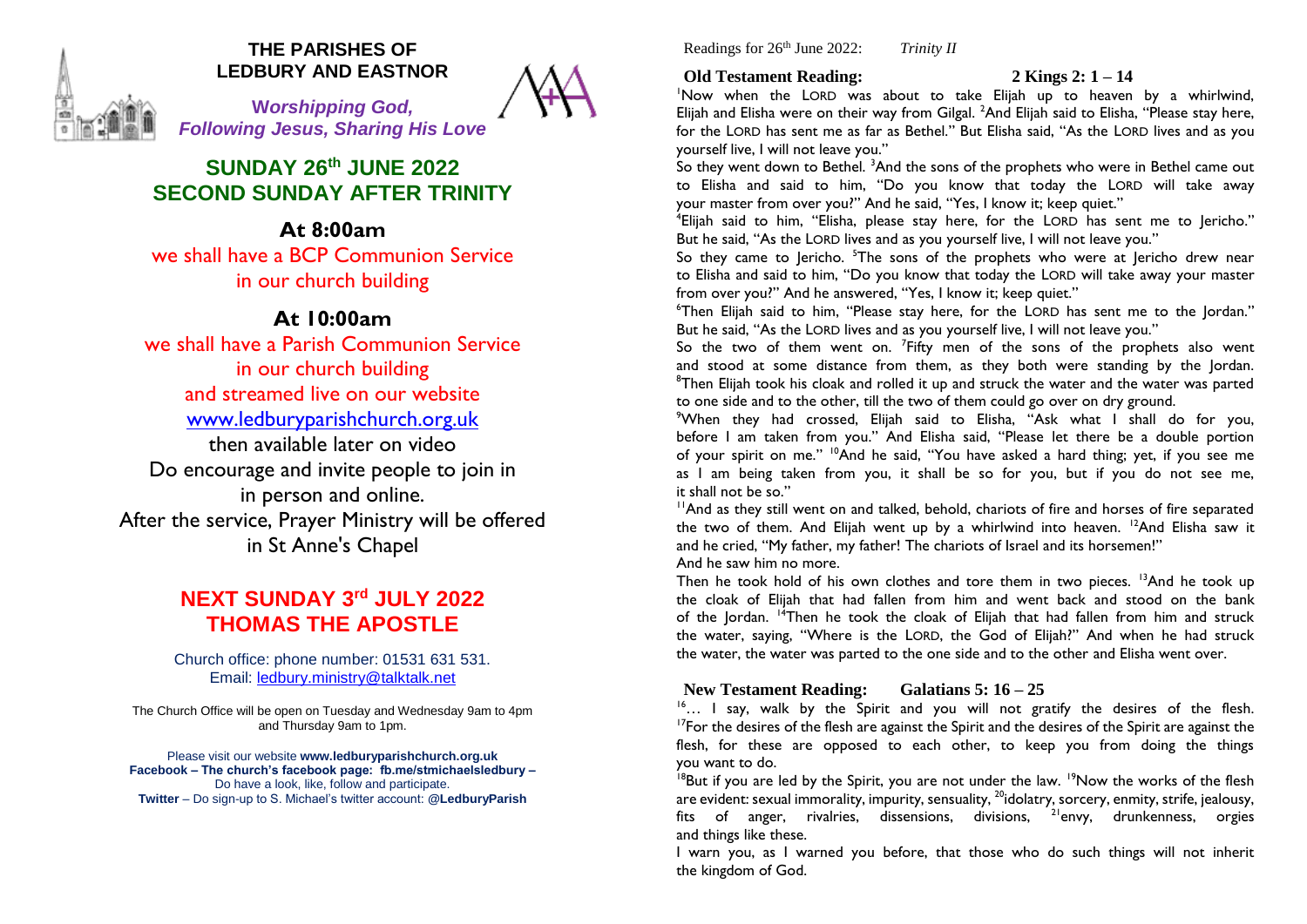$^{22}$ But the fruit of the Spirit is love, joy, peace, patience, kindness, goodness, faithfulness,  $^{23}$ gentleness, self-control; against such things there is no law.  $^{24}$ And those who belong to Christ Jesus have crucified the flesh with its passions and desires.

<sup>25</sup>If we live by the Spirit, let us also walk by the Spirit.

### **Gospel Reading: Luke 9: 51 – 62**

<sup>51</sup>When the days drew near for [Jesus] to be taken up, He set His face to go to Jerusalem. <sup>52</sup>And He sent messengers ahead of Him, who went and entered a village of the Samaritans, to make preparations for Him. <sup>53</sup> But the people did not receive Him, because His face was set towards Jerusalem. <sup>54</sup>And when his disciples James and John saw it, they said, "Lord, do you want us to tell fire to come down from heaven and consume them?"

 $55$ But He turned and rebuked them.  $56$ And they went on to another village.

 $57$ As they were going along the road, someone said to Him, "I will follow You wherever You go." <sup>58</sup>And Jesus said to Him, "Foxes have holes and birds of the air have nests, but the Son of Man has nowhere to lay His head."

 $59$ To another He said, "Follow me." But he said, "Lord, let me first go and bury my father."  $60$  And Jesus said to him, "Leave the dead to bury their own dead. But as for you, go and proclaim the kingdom of God."

 $\frac{61}{1}$ Yet another said, "I will follow you, Lord, but let me first say farewell to those at my home."  $62$  esus said to him, "No one who puts his hand to the plough and looks back is fit for the kingdom of God."

### **COLLECT**

Risen Christ, You filled Your disciples with boldness and fresh hope: strengthen us to proclaim Your risen life and fill us with Your peace, to the glory of God the Father. **Amen.**

#### **POST COMMUNION PRAYER**

Loving Father, we thank You for feeding us at the supper of Your Son: sustain us with Your Spirit, that we may serve You here on earth until our joy is complete in heaven and we share in the eternal banquet with Jesus Christ our Lord. **Amen.**

**We pray for:** Our link CMS mission partners, our Leprosy Mission partners  $\&$  S<sup>t</sup> Michael and All Angels, Mtwara and S<sup>t</sup> John the Baptist Church, Likonde.

#### **We prayfor those who are sick:**

| Michael Jarrett    | <b>Frances Holloway</b>                                                     | Dean Jackson           | Mike Wakeford    |
|--------------------|-----------------------------------------------------------------------------|------------------------|------------------|
| Pam Robinson       | Chris Nicholson                                                             | <b>Robert Walters</b>  | Miles Oliver     |
| Kate Greenall      | Thomas Heffner                                                              | <b>Richard Tyrrell</b> | Julia Matthews   |
| Elizabeth Crossley | Sheila Anthony                                                              | Mike Bainton           | Marilyn Sherlock |
| John Crossley      | Jacqui Byron                                                                | Kevin Whittal          | Mark Ashby       |
| Ann Blandford      | Pamela Lucas                                                                |                        |                  |
|                    | We remember those who have died and pray for those who mourn their passing: |                        |                  |
| Lee Mallinson      | Maureen Sayce                                                               | Anne McDonald          | Eileen Lane      |
| Roma Runley        | <b>Charles Dunn</b>                                                         | Teddie Loveridge       |                  |

### **NOTICES**

We no longer *have* to wear masks, but feel free to do so if you wish.

We recommend using hand sanitiser on arrival in church and are supportive of those who continue needing to be covid-careful.

**Coffee/prayer rotas.** Whilst we are grateful to all who have volunteered for the service of leading prayers and serving coffee certain guidelines need to be observed. During recent weeks some failures have occurred, resulting in no coffee on one occasion, and on others it's been left to too small a team. Keith has also been left to cover for intercessions. Would you kindly ensure that you have entered your dates into your diary. If unable to carry out this ministry please arrange a swap. It would be helpful if you could also alter the rota in the vestry. My grateful thanks for your cooperation. Ann G.

**PCC Treasurer:** We're delighted to announce that Stephen Cheetham (Kate, our music director's husband) has agreed to take on the role of treasurer. He and Cath Beech are organising a careful and orderly handover. We shall let you know when Stephen has hold of the reins. Thank you Stephen for taking on this important role. Thank you Cath for all you have done and continue to do.

**Thursday 7am and midday prayers in church.**

.

**Friday 10.30am Holy Communion at S<sup>t</sup> Katherine's Chapel.**

**Friday 1st July -** 'COFFEE STOP' will take place in the Chapter House between 10am - 12noon. Come and meet friends, have company and enjoy Coffee, Cake and Chat.

**Saturday 2nd July at 11am – "A little bit Royal – Organ Music to celebrate the Platinum Jubilee".** Given by John Swindells, Director of Music, S<sup>t</sup> Martin with S<sup>t</sup> Peter, London Road, Worcester. (see information at the end of this pewsheet)

**Tuesday 2nd August at 7pm – Katherine of Ledbury:** The Very Revd Nick Bury is giving an illustrated talk at The Master's House, on the facts and art surrounding the three Katherines who are often thought to be the Saint whose name was given to St Katherine's Medieval Hospital. Tickets £6 only available from 1st July from Ledbury Books and Maps, 20 High Street. 633226. Owing to restrictions in the Master's House there are only 40 seats available.